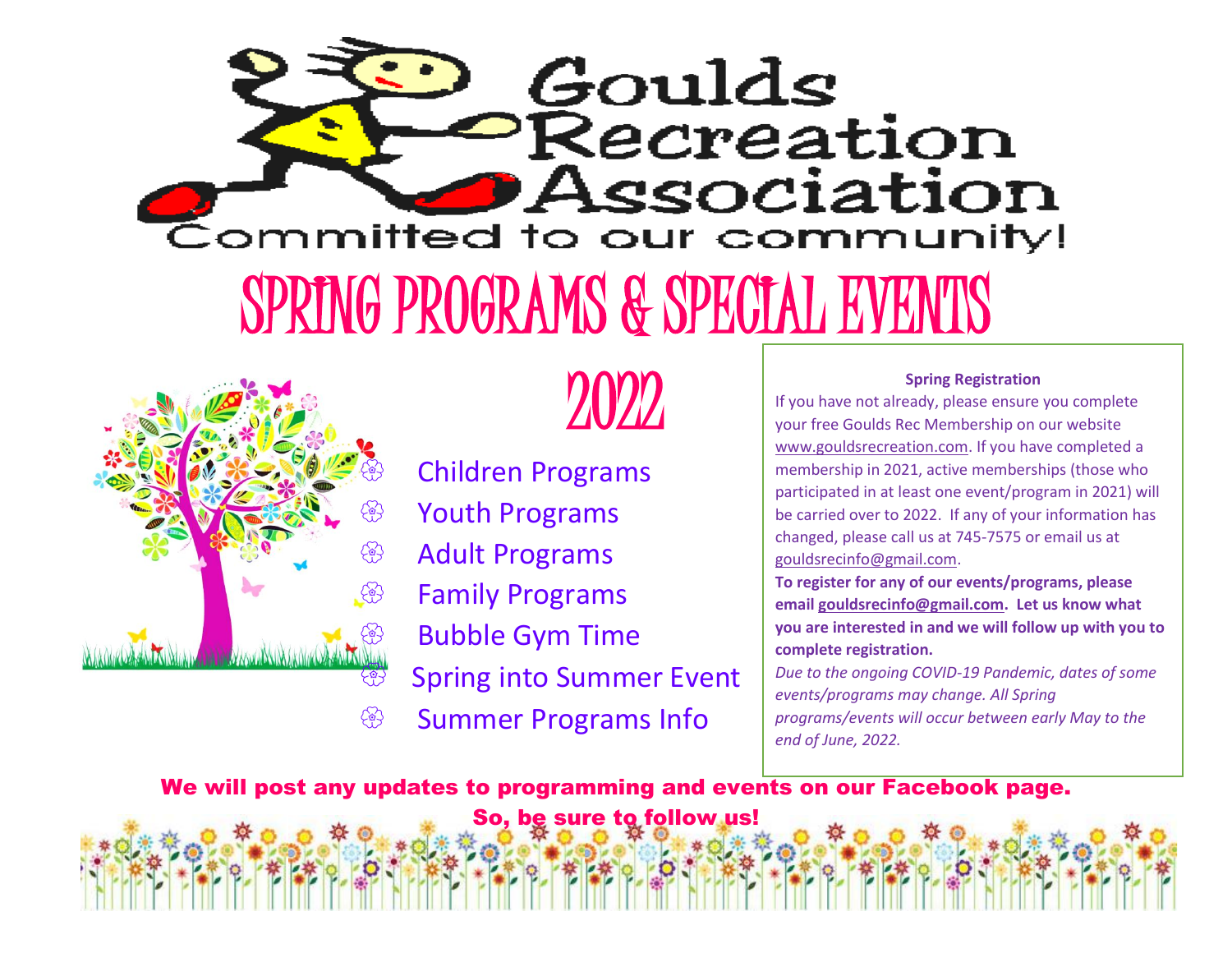# CHILDREN PROGRAMS & SPECIAL EVENTS (5-12 years)

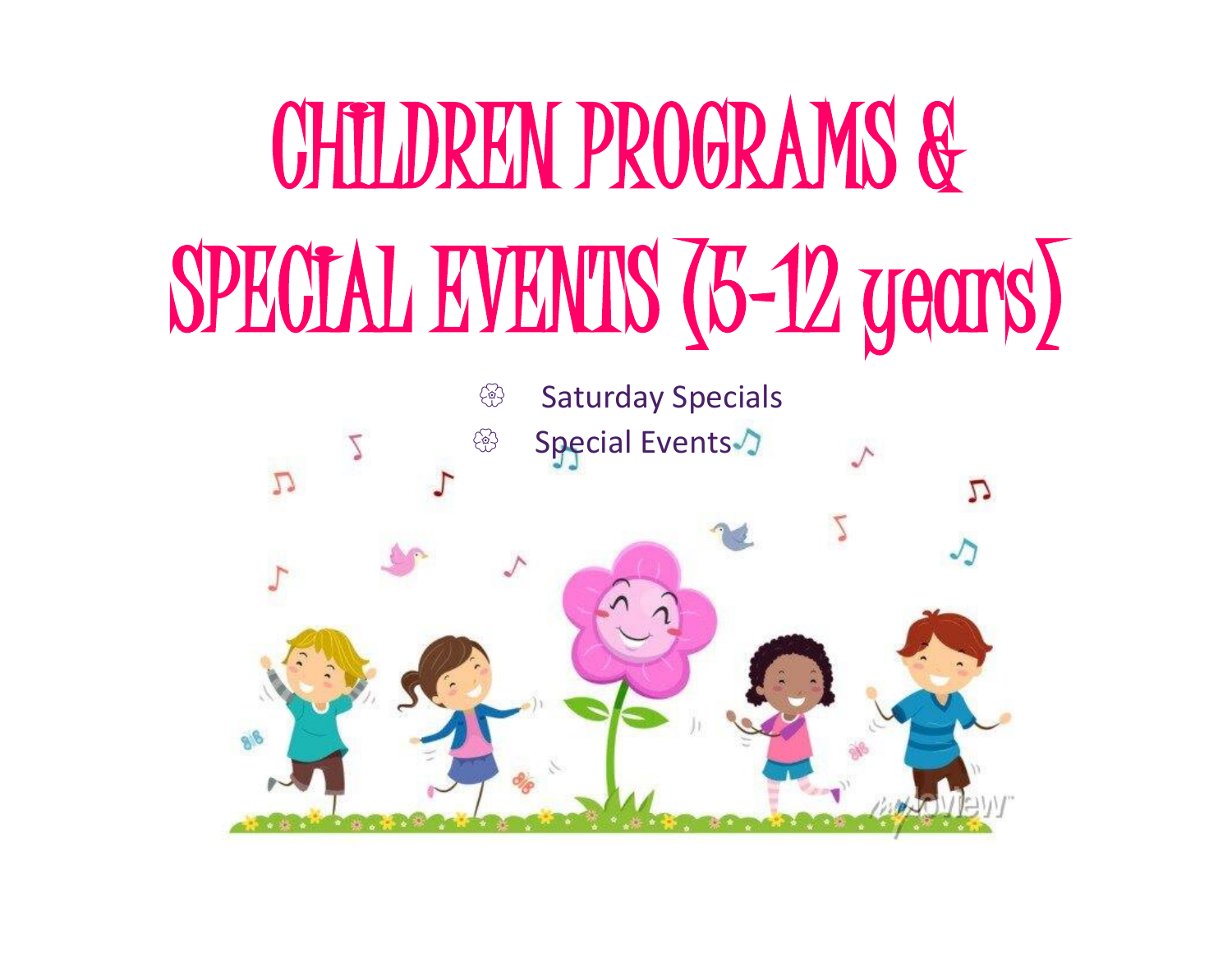#### Saturday Specials:

We are so amazed by the great support of our Saturday Specials! We will be having more this Spring!



**Ages:** 6-12 years **Cost:** \$10 per session **Where:** Goulds Rec Centre **Time:** Saturday, 10am-12pm (1 session per event)

| <b>Specials:</b> | May 28 <sup>th</sup>  | <b>Bake Away</b> – Participants will get to bake cookies, decorate their own cake, do a no-bake recipe<br>and they will get to bring all their creations home! We will be extra cautious with<br>this one and ensure each child only touches their own supplies and creations. |
|------------------|-----------------------|--------------------------------------------------------------------------------------------------------------------------------------------------------------------------------------------------------------------------------------------------------------------------------|
|                  | June $11^{\text{th}}$ | <b>Summer Survival Kit</b> - Make some "necessary" summer fun equipment, such as bubbles, water<br>Splasher, tic tac toe game, and learn some other fun summer games!                                                                                                          |

#### Special Event: Mystery, Maps and Riddles

Want to be a detective? This is the training for you! You will get to attend our "detective" school! You'll learn how to read clues done with special code, you will learn how to do fingerprints, you'll learn how to get through a tough obstacle course and so much more! Pass the training and you'll receive your official detective badge!

**Ages:** 6-12 years **Cost:** \$12 **Where:** Goulds Rec Centre **When:** Friday, June 3rd, 6:30-8:30pm

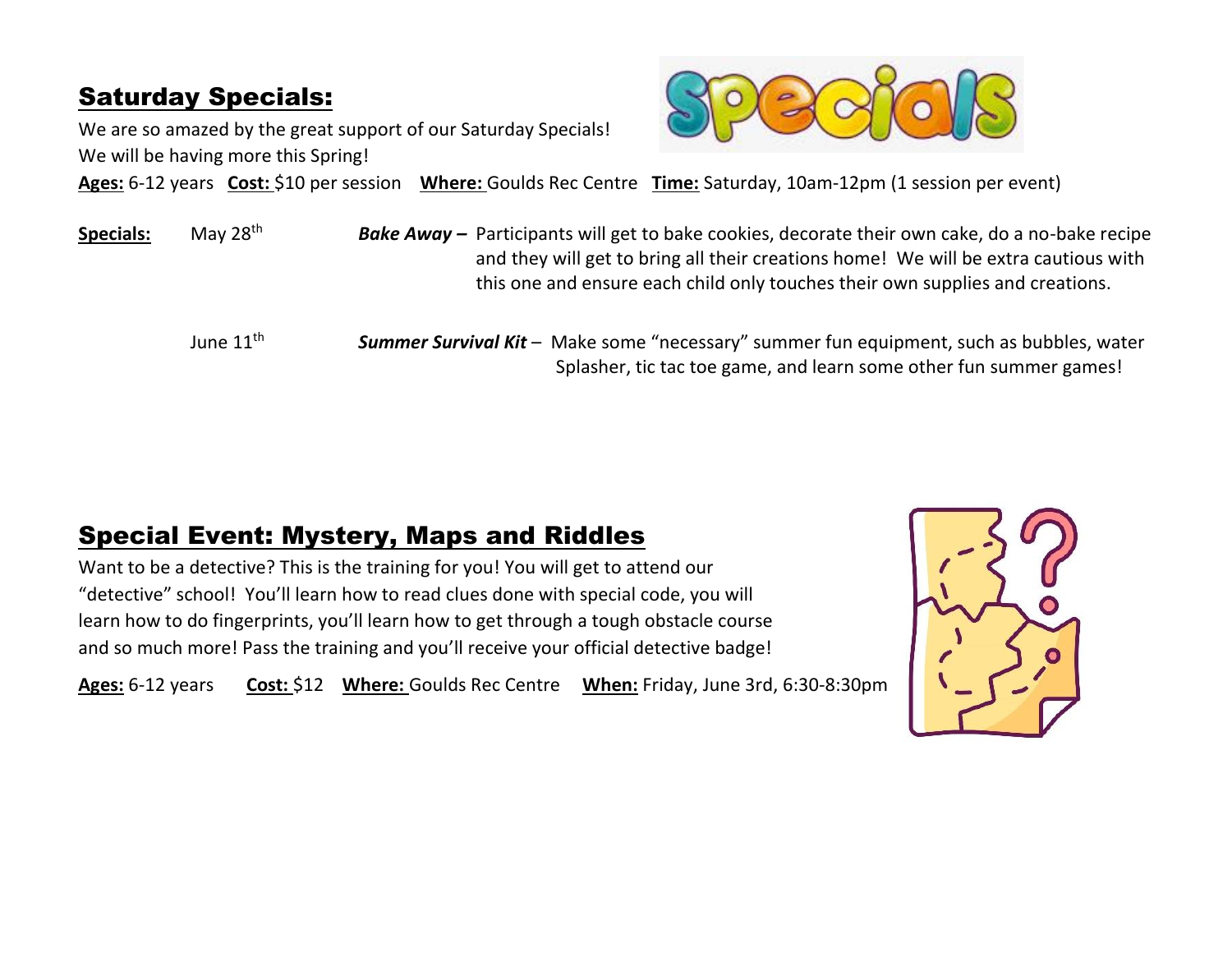# YOUTH PROGRAMS & SPECIAL EVENTS (18-18 years)

**<sup><sup>5</sup>**</sup> Youth Drop-In Youth VLP (Volunteer Leadership Program) **Special Event- Youth Pickle Ball Some Special Event- Just Girls Pickle Ball**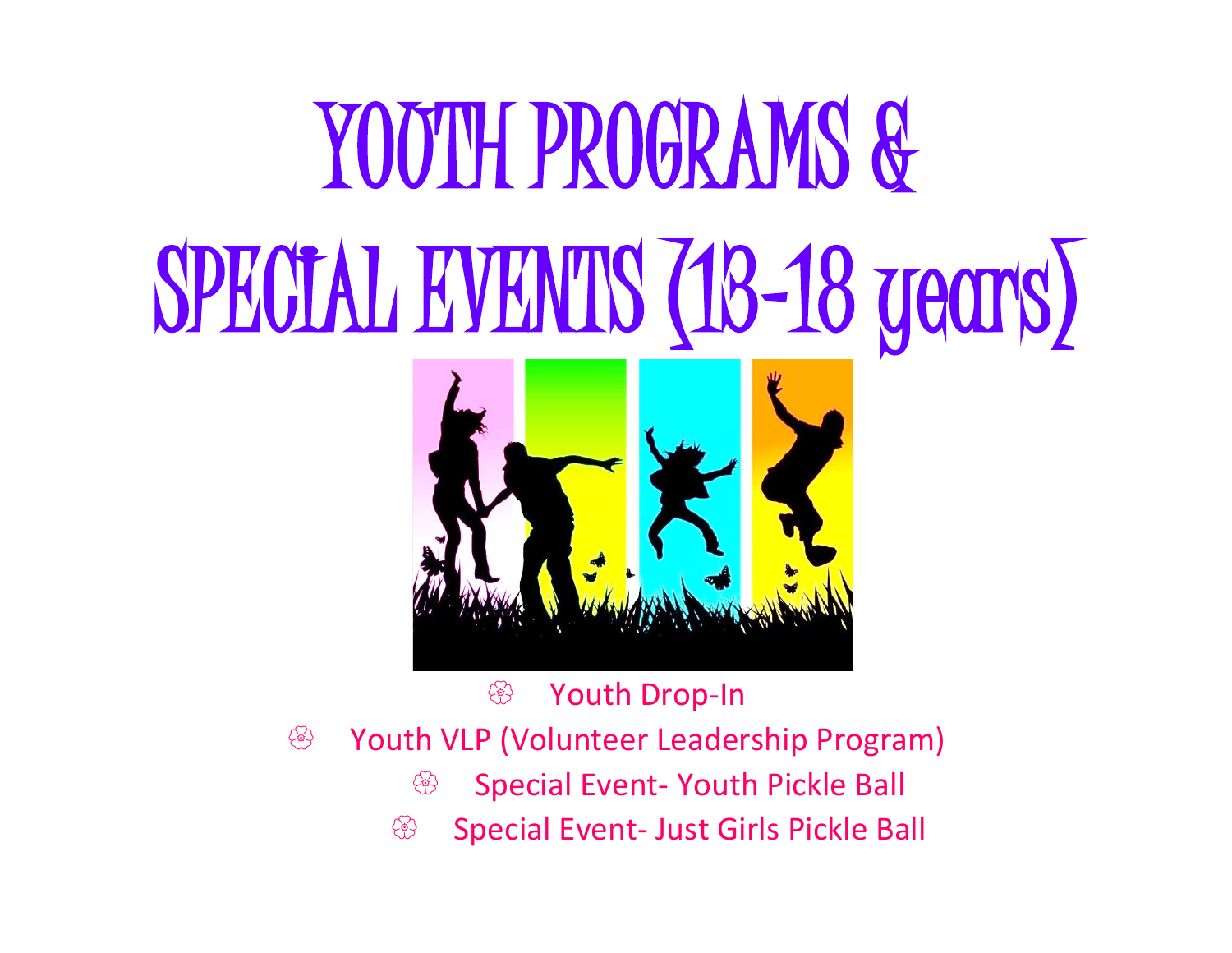#### Youth Drop-in:

We will have the Rec Centre opened for a youth drop-in again this Spring!

We are delighted that a few youth from the community have decided to drop-in!

We would love to see more youth participate!

Shoot some hoops, play cards, board games, 4 square, or simply

hang-out with your friends and stay warm!

**Ages:** 13-16 years **Cost:** \$2 drop-in **Where:** Goulds Rec Centre **Time:** 7-9pm

**Dates:** All fall on a Friday! **April** 29; **May** 13, 27; **June** 10

At this time, masks are not mandatory, however, we strongly recommend that they be worn*.* Upon entry, youth will be required to sign-in and provide an emergency contact and phone number.

#### Youth VLP (Volunteer Leadership Program):

This program is for youth who want to develop their leadership skills and also learn how to be a good volunteer! You will learn how to be a team player, you'll learn communication skills, planning skills, time management skills and so much more! Sessions will be done in mini workshops, with certain topics each week.

The participants in this program will get the opportunity to volunteer at some of our Spring programs.

This program will take place after school 1 day a week. A day will be decided once we know we have enough interest. Anyone interested should email us at [gouldsrecinfo@gmail.com.](mailto:gouldsrecinfo@gmail.com) Please include in that email the days of the week that you are available from 3:30pm on.

Ages: 12-14/15 years **Cost:** \$50/participant **When:** Day to be determine. Aiming for an after school 3:30pm time frame (starting the week of May 9-13) **Locations:** Goulds Rec Centre and/or Goulds Library



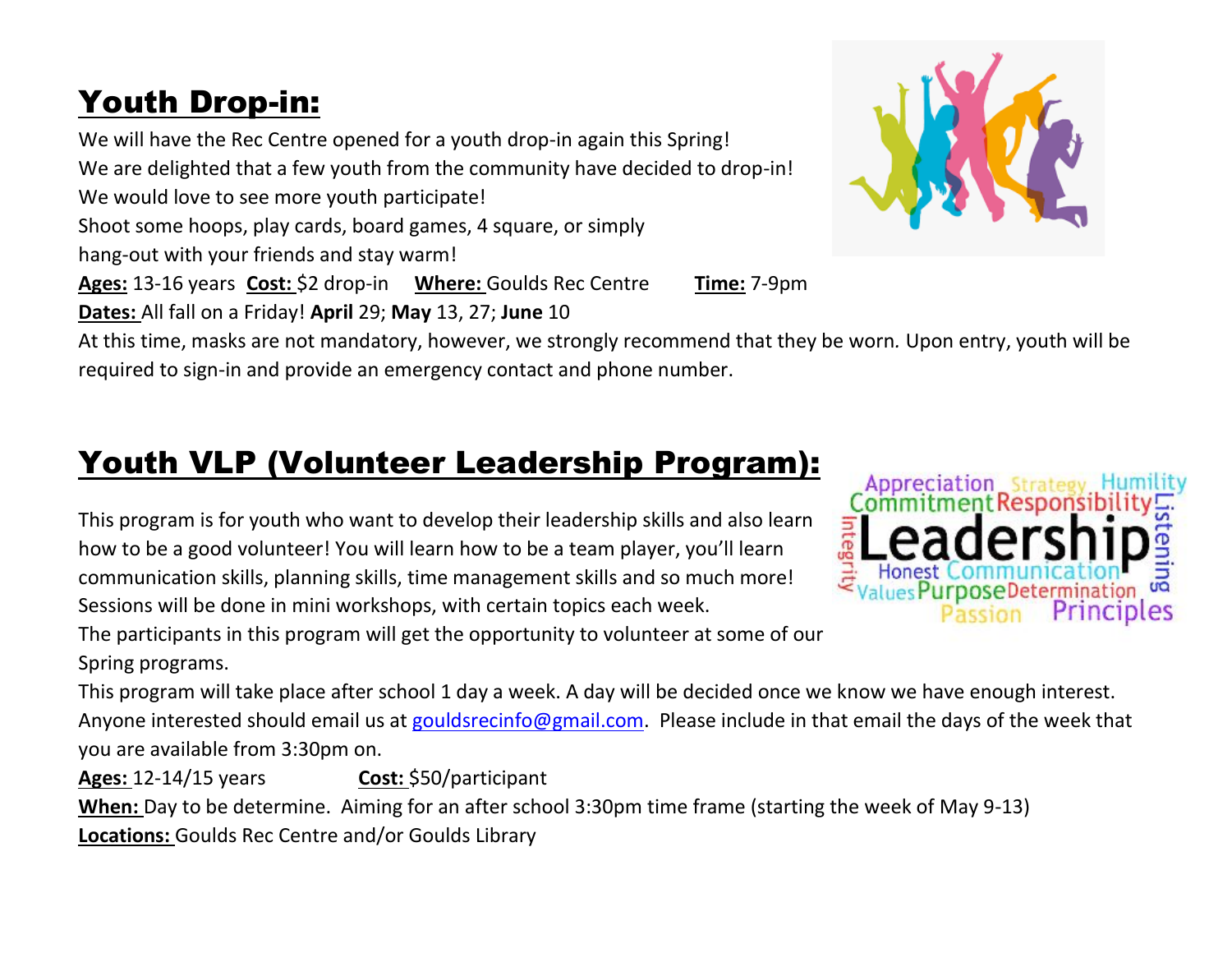#### Special Event: Youth Pickle Ball!

#### (Funding through Teen Challenge Physical Activity Funding Program with Recreation NL)

We are looking for youth 13-18 years of age who would be interested in learning the sport of Pickle Ball!

This sport is amazing! And you do not need to have athletic abilities to participate.

There will be a max of 6 per group (you can make your own group of six or register as an individual and we will match you up with others). We will have two separate groups. Each group will have 2 sessions, each 1.5 hours long.

We will also provide water and a snack at the event for the participants.

Simply send us an email to [gouldsrecinfo@gmail.com](mailto:gouldsrecinfo@gmail.com) that you are interested and we will be in touch!

**COST:** FREE!!!!! So why not give it a try!

**WHEN:** Wednesdays 5:30-7pm at the Rec Centre (we will assign you and/or your group 2 Wednesdays) Want to know more about what pickle ball is? There are many awesome videos on YouTube! Check them out!

#### Special Event: Just Girls Pickle Ball!

#### (Funding through Teen Challenge Physical Activity Funding Program with Recreation NL)

We are looking for girls ages 13-18 years who would be interested in learning the sport of Pickle Ball!

This sport is amazing! And you do not need to have athletic abilities to participate.

There will be a max of 6 per group (you can make your own group of six or register as an individual and we will match you up with others). We will have two separate groups. Each group will have 2 sessions, each 1.5 hours long. We will also provide water and a snack at the event for the participants.

Simply send us an email to [gouldsrecinfo@gmail.com](mailto:gouldsrecinfo@gmail.com) that you are interested and we will be in touch! **COST:** FREE!!!!! So why not give it a try!

**WHEN:** Wednesdays 530-7pm at the Rec Centre (we will assign you and/or your group 2 Wednesdays) Want to know more about what pickle ball is? There are many awesome videos on YouTube! Check them out!

*\*Goulds Rec will provide a safe space for any youth that may want to step outside their comfort zone and give pickleball a try. It is a great way to stay/be active, socialize, and have a fun time!*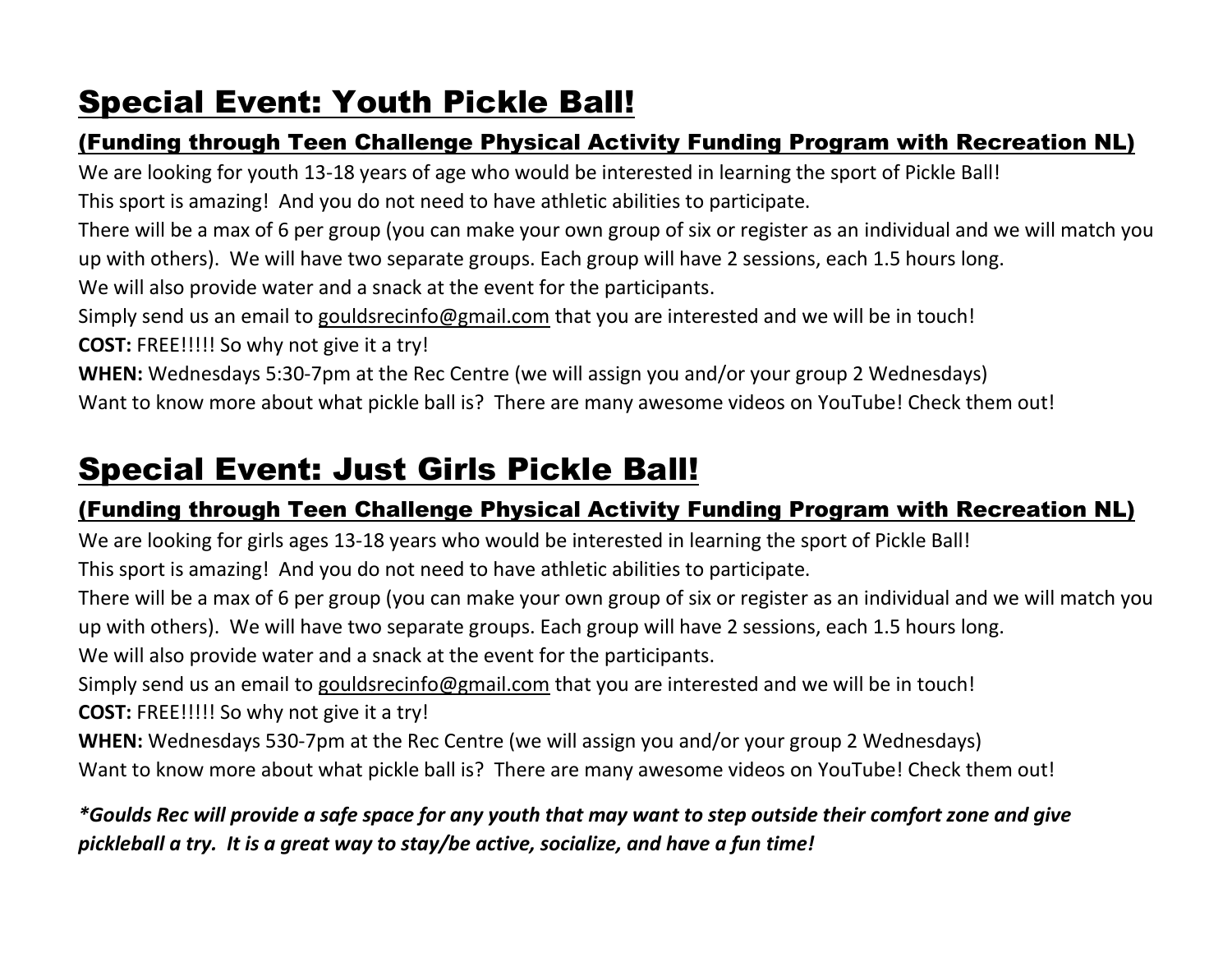# ADULT PROGRAMS & SPECIAL EVENTS



- Adult Introduction to Pickle Ball
	- <sup><sup><sup>8</sup></sup> Adults on the Move</sup>
- <sup><sup>2</sup> Zumba with Katherine Croft</sup>
	- <sup><sup>3</sup> In the Stitches</sup>
- Craftastic Day Time and Evening Workshops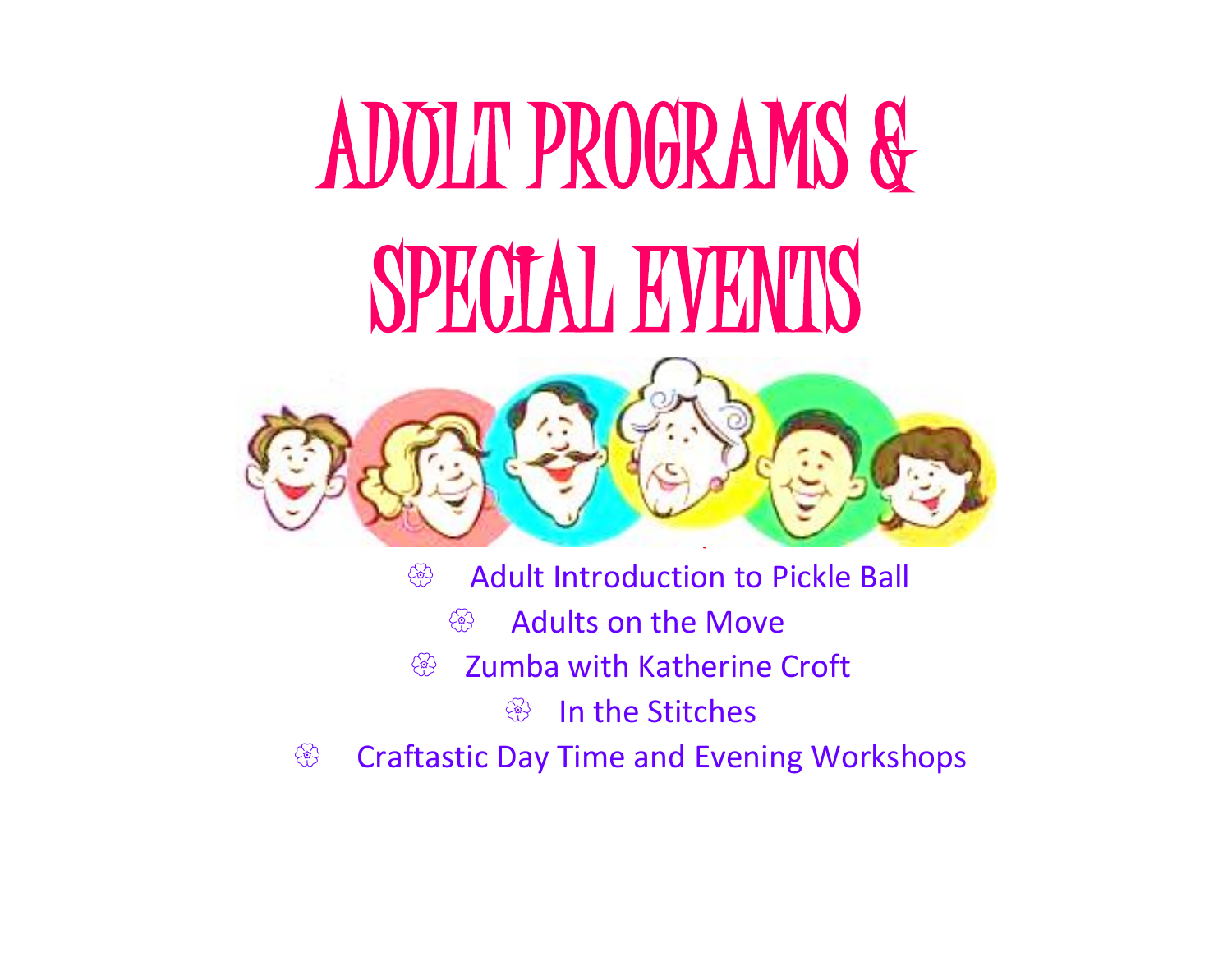

Would you like to learn the game of pickle ball? This is your opportunity! Pickle ball is great for adults of all ages! You also do not need to have any athletic background to participate. We are offering the opportunity to come to the rec centre and learn the game!

Do you have a group of friends that want to learn? You can register your group (6 max) or you can register yourself, in which we will form groups of a max of 6.

The Introduction to Pickle Ball includes 1 session to learn the rules, become familiar with the equipment, learn different techniques, with small game play. Session 2 will be an instructor led game session. Each session will be 1 hour long (with a little bit of wiggle room). **Cost:** \$10/person (covers the 2 sessions). There are plenty of pickle ball videos on YouTube if you would like more info as to what this sport is all about.

*Our available times for learning the game are Tuesdays and Thursdays; 6:30-7:45, starting May 10th .* Please email [gouldsrecinfo@gmail.com](mailto:gouldsrecinfo@gmail.com) to book your 2 introduction to pickleball sessions.

If you discover a love for this sport, you can keep playing! We offer various Bubble Gym Times where you can book a time slot at the Rec Centre to play pickle ball. We will also be opening evening slots for those wanting to play pickle ball (info about this can be found under bubble gym time in this brochure)!

#### In the Stitches:



Have some sewing/knitting projects you are working on? This is the group for you! Get together with others who enjoy sewing/knitting and work on your projects. We will provide you with the space to do so! This is not a "learn to sew program". It is a great opportunity to share ideas, and praise each other's work! **Ages:** Adults of all ages **Where:** Goulds Rec Centre **When:** Mondays, 1-4pm (April 25 – June 13; no group on May 23)

**Cost:** \$14 for the Spring season

**To register, send us an email [\(goudsrecinfo@gmail.com\)](mailto:goudsrecinfo@gmail.com).**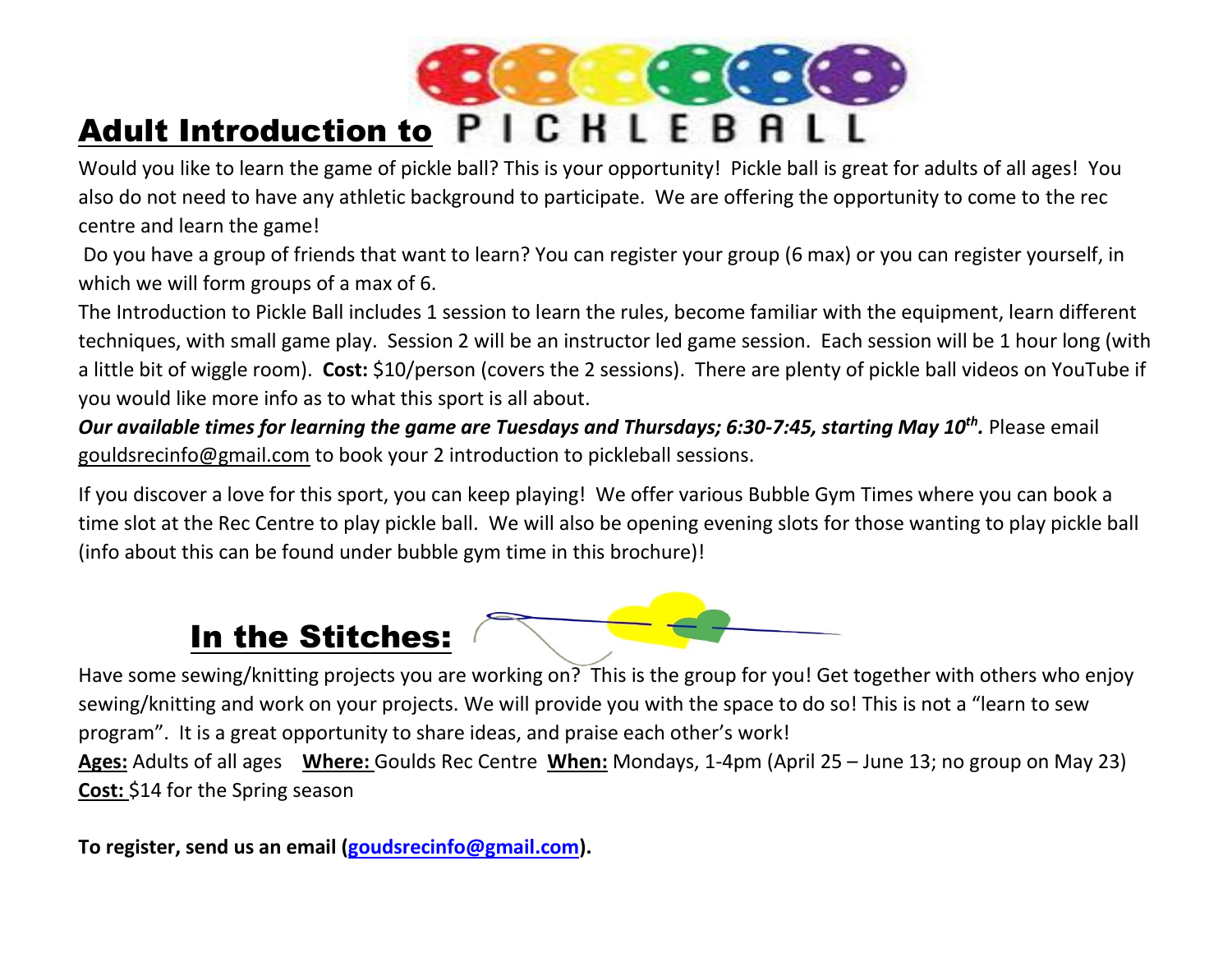

This program is a low to moderate (at your own pace) exercise program that ensures a full body workout. We utilize aerobic exercise, wall exercises, chair exercises, light weights, mats, bands and balls (all can be modified to each individual). This group always has a good time!

**Ages:** Adults of all ages **Where:** Goulds Rec Centre **When:** Mondays, Wednesdays and Fridays; 10-11am Cost: \$35 for a ten class pass (do not have to be consecutive). Come to 10 classes, get your 11<sup>th</sup> class free! Not sure if this is for you? You can purchase a three class pass for \$10.50!

*\*\*Classes finish for Summer break on June 17th. Passes remaining will be carried over to the Fall, or the value can be kept as credit note to go towards another program/activity at the Rec Centre.* 



#### Zumba with Katherine Croft:

This Zumba class is suitable for everyone, including beginners! It is for all ages, bodies and abilities (youth may need to receive permission from legal guardians). Zumba is a dance-inspired fitness class that feels like a party! **Ages:** Adults of all ages **Where:** Goulds Rec Centre **When:** Mondays and Wednesdays; 7:30-8:30pm Cost: \$50 for a ten class pass (do not have to be consecutive). Come to 10 classes, get your 11<sup>th</sup> class free! Not sure if this is for you? You can purchase a three class pass for \$15!

*\*\*Classes finish for Summer break on June 15th. Passes remaining will be carried over to the Fall, or the value can be kept as credit note to go towards another program/activity at the Rec Centre.*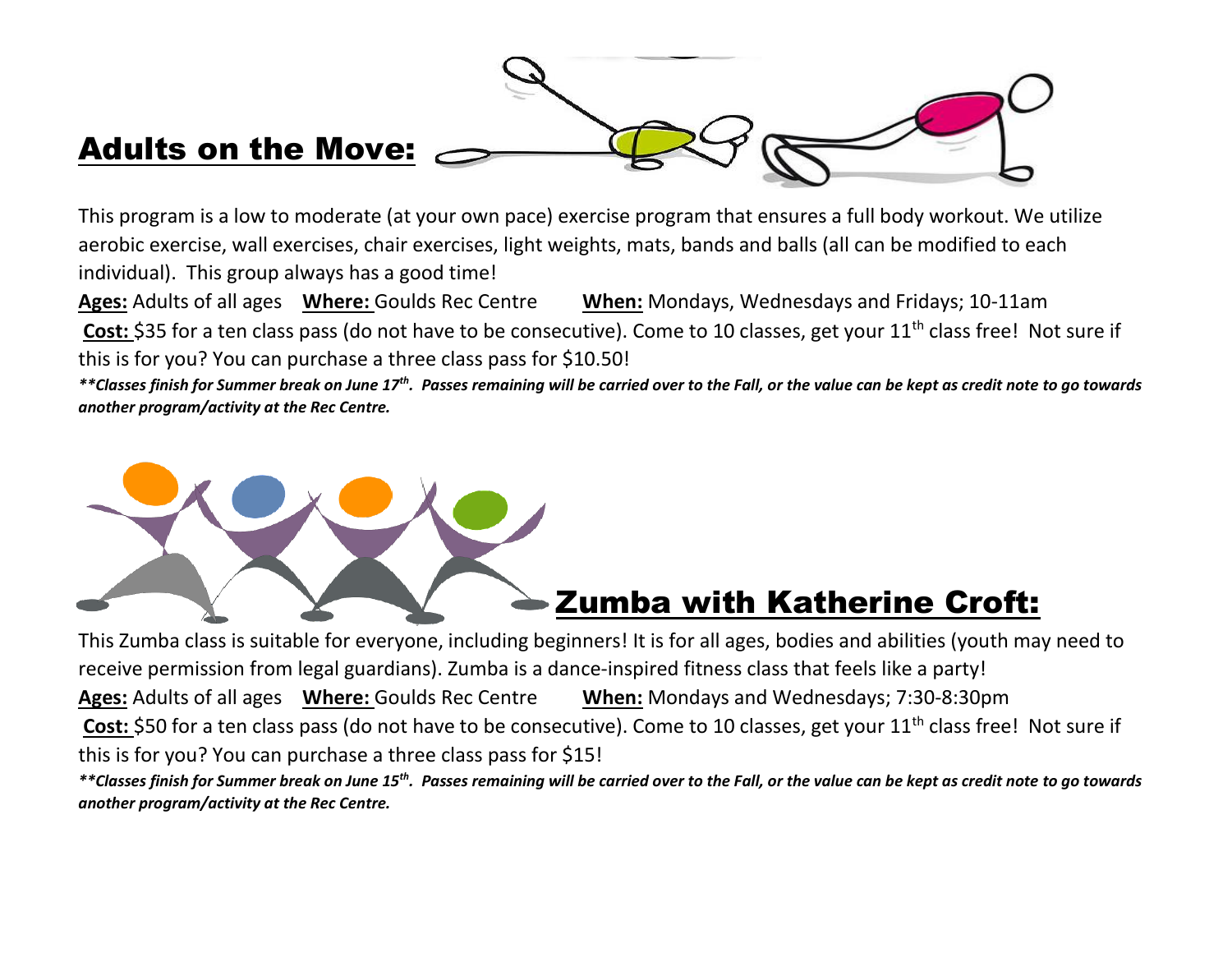#### Craftastic Daytime & Evening Workshops:

Always a good time! Come for a morning or evening of crafting! No experience required! These crafts will have you thinking about the warm weather ahead!

Pictures provide are just a resemblance to what the actual crafts will be. Materials will differ.

**Ages:** Adults of all ages **Where:** Goulds Rec Centre **Cost:** \$15/session or \$20 if you register for both sessions! **When:** Tuesdays: Session 1: May  $17<sup>th</sup>$  – No-Sew Spring/Summer Pillow Session 2: June  $7<sup>th</sup>$ – Mason Jar String Art **Time:** *Morning Session*: 10am-12noon *Evening session*: 7-9pm

*To Register, send us an email to [gouldsrecinfo@gmail.com.](mailto:gouldsrecinfo@gmail.com) Ensure to let us know which workshop you are interested in!* 



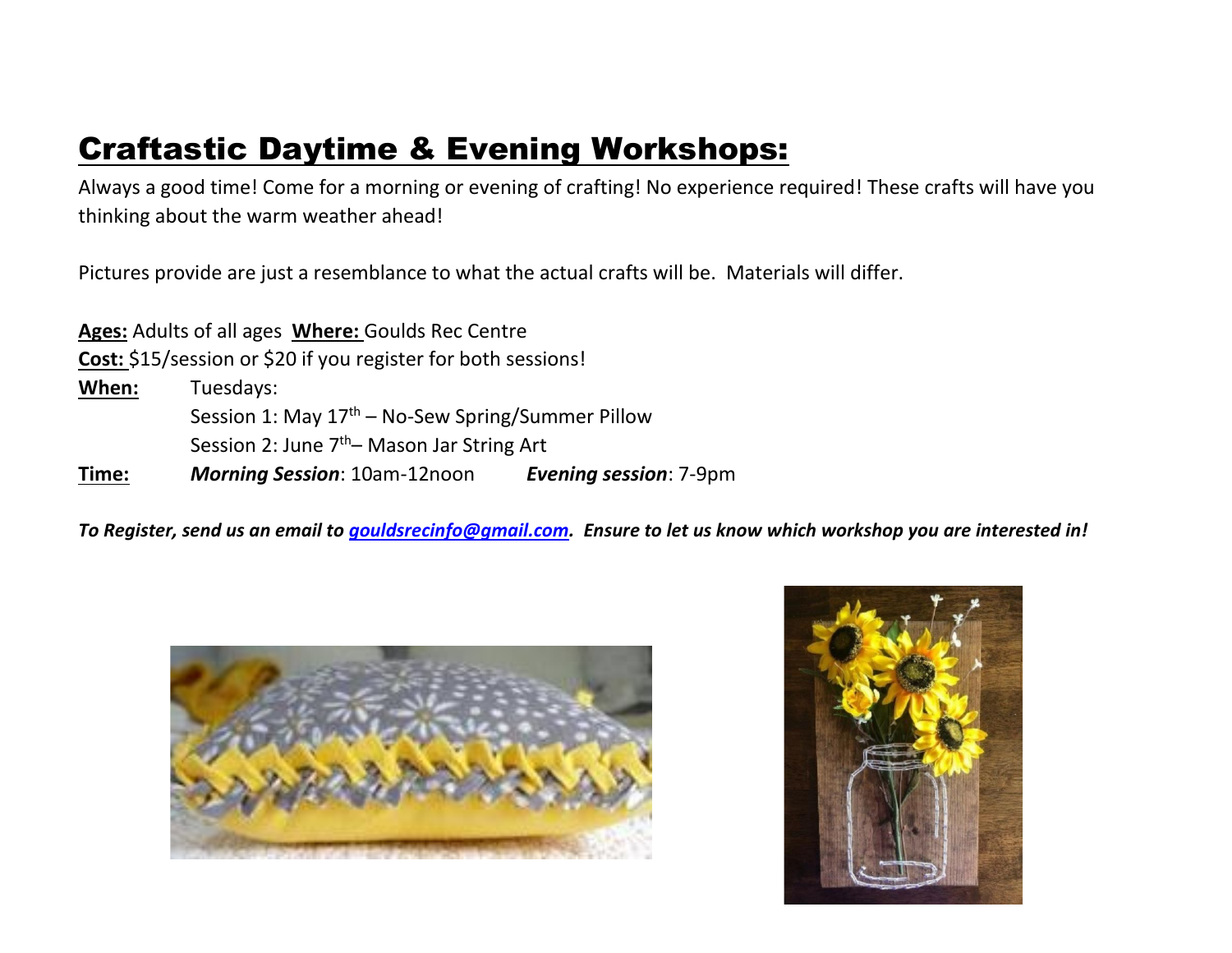



#### Adventures Before Bedtime:

This program is a partnership program with the *Goulds Family Resource Centre*. This is a drop-in program, but space is limited. Open to families with children ages 18months – 5 years. Guardian must attend with child. A healthy snack will be provided! There will be active play equipment set up! **When:** Mondays, 6-7pm **Cost:** Free!!! **Where:** Goulds Rec Centre

*This program is a lot of fun and a great way to burn some energy before bedtime!*

If you would like more information on this program, you can email [gouldsfrc@kffrc.com.](mailto:gouldsfrc@kffrc.com) \*\*The Kilbride to Ferryland Family Resource Centre have a lot of programs taking place in several locations, including the Goulds area. If you would like more information on what they have to offer in the Goulds area, you can check out their facebook page – KFFRC Goulds Family Resource Centre or give the Goulds site a call at 747-8530\*\*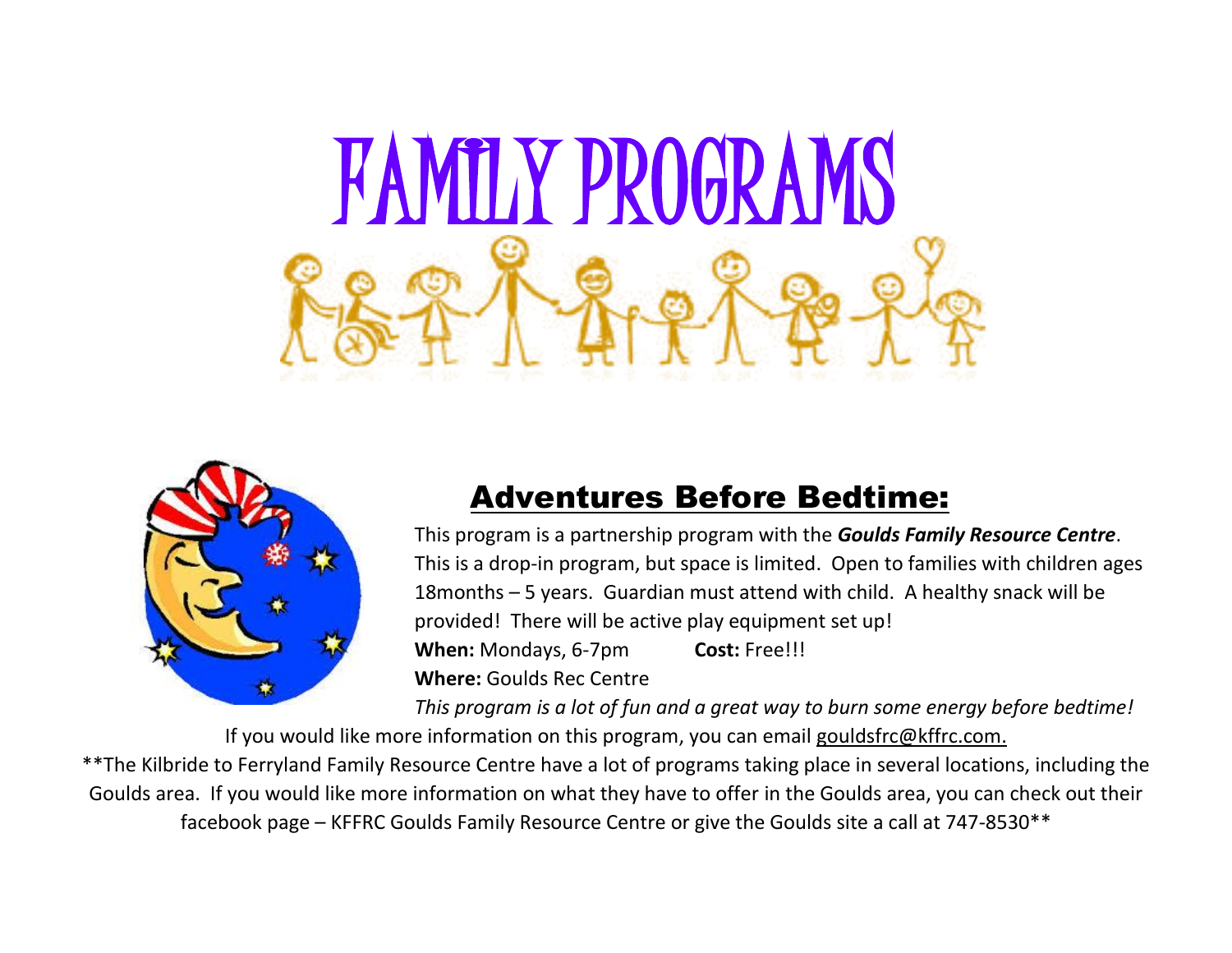

.

#### How it works:

BBLE GYM TI

Our gym area will be opened at certain times during the week for small groups of people to use for their own activities. Examples: to go for a nice walk inside, a small game of basketball or soccer or pickle ball, toddler play. All you need to do is book a time slot! A max of 8 people per group. We will let you know if the activity is good with us (factors such as insurance may need to be considered)! Depending on the activity, you may need to bring your own equipment. The cost is dependent on the time slot. An adult 18+ MUST be in attendance for the entire time slot. Times will be one hour. Food will not be permitted during Bubble Gym Times (with the exception to baby feedings).

Organizations/groups cannot book Bubble Gym Time slots. Bubble Gym Time is a PROGRAM offered by Goulds Rec and is similar to a drop-in program, however, times will be booked in advance.

**Ages:** All ages **Cost:** \$2/person during regular office hours (children under 12 is free)

\$20/hour for time slots outside of regular office hours (must be paid in advance)

**When:** Available times may vary from week to week. All those interested in bubble gym time, please email us at [gouldsrecinfo@gmail.com.](mailto:gouldsrecinfo@gmail.com) Be sure to include in that email that you are interested in Bubble Gym Times. Every Friday at 4:30pm, we will send an email with the available time slots for the following week. Reply to the email with the time slot(s) you would like and we will let you know if it's still available.

Slots will be filled based on order of replies to the sent out email.

*\*\*Equipment fees may apply if using Goulds Rec equipment. Ie. \$1 for use of our pickle ball rackets, \$1 for use of one of our pickle balls.\*\**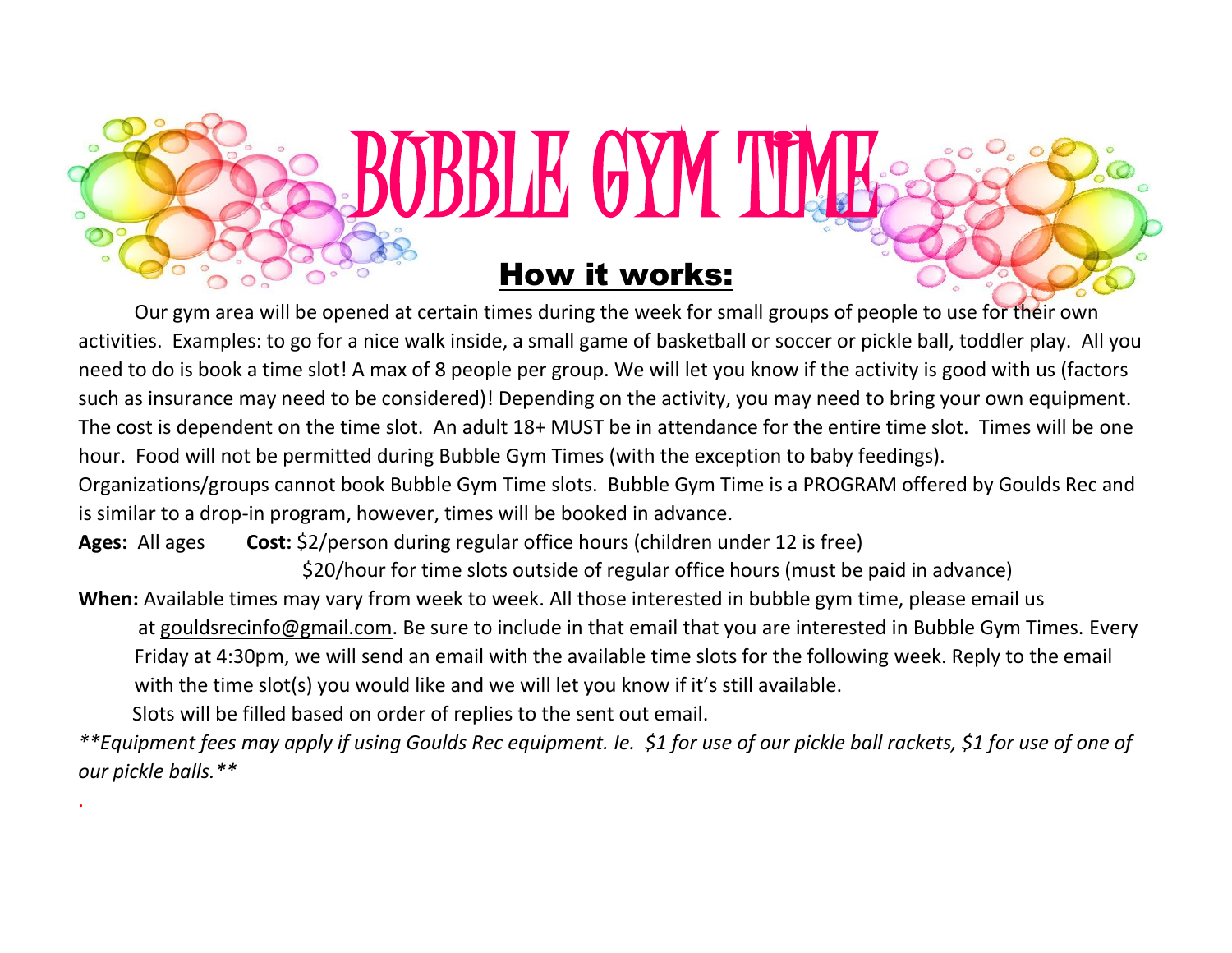

## May  $28<sup>th</sup> - June 5th$

We will be kicking off this event with an **Adult Dance** at St.Kevin's Parish Hall on **May** 28<sup>th</sup>! Headlining: Cripple Creek. Tickets will be on sale soon. Only \$15 a ticket! Stay tuned for more details on the dance and other awesome activities taking place in our community!

\*\*This Event is in part funded by the Canadian Heritage Grant. We want to thank them for their continued support\*\*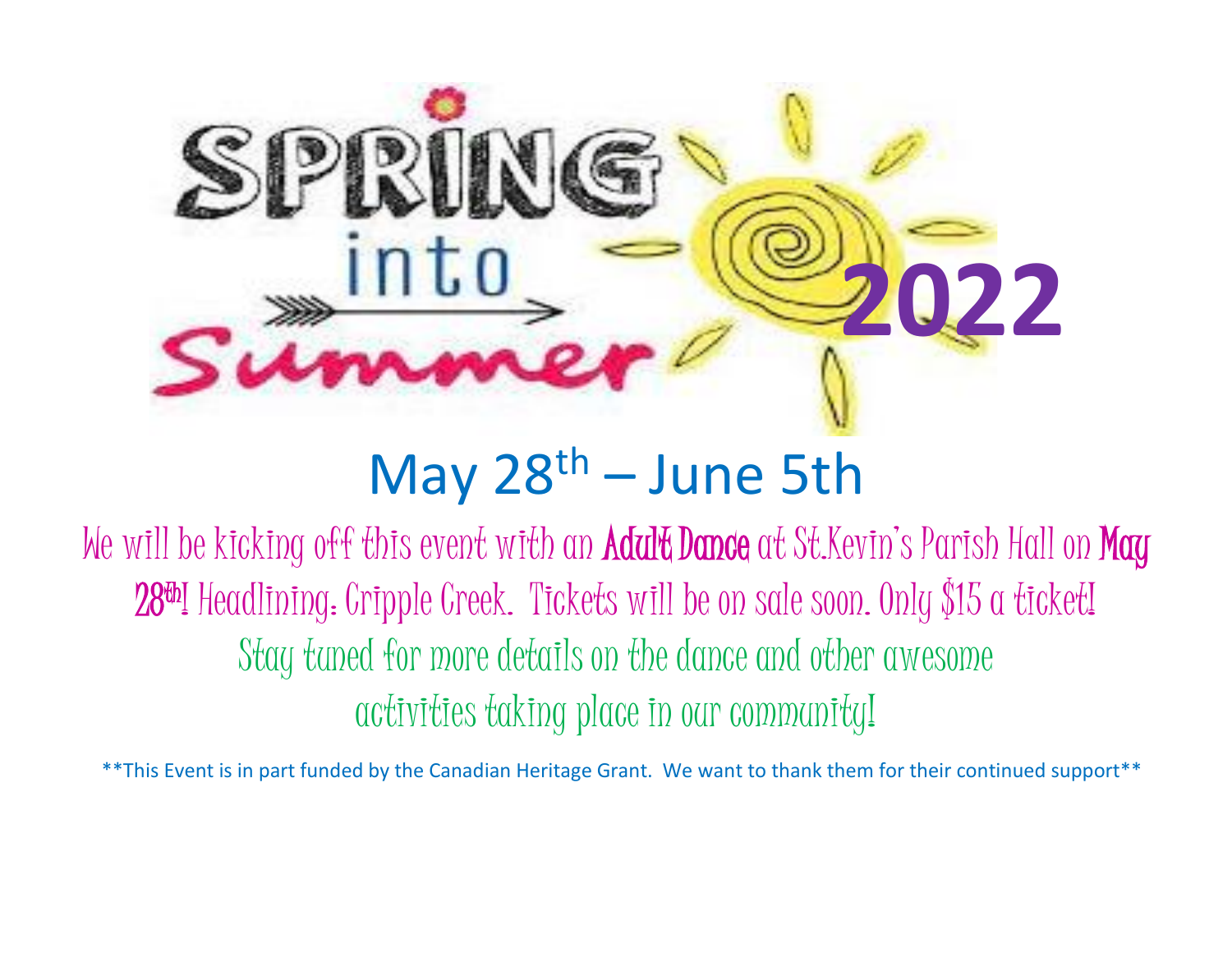## SUMMER PROGRAM INFO

Summer is just around the corner and we know that many of you are anxious to know how things will be this year. Below are some details. We will have more posted in the coming weeks in our Summer Brochure.

#### **DAY CAMP**

- Camp runs from June 27-August 26
- On-Line Registration May 25<sup>th</sup>
- 2 camps Camp 1 at Rec Centre (ages 5/6-8/9); Camp 2 at Goulds Lions Arena (ages 9/10-11/12). Children MUST be finished Kindergarten to participate.
- Day Camp Info session will be held at the Rec Centre or virtually prior to registration. Date TBD
- As of right now, we are returning to pre-COVID programming, meaning a max of 60 participants at the Rec Centre and max of 20 at the Arena. This could change with little notice based on the current COVID-19 Pandemic.

#### **MINOR SOFTBALL**

- On-line Registration will begin on May  $11^{\text{th}}$
- Day Time slots, with Thursday evening slots for some age groups
- If you are interested in putting your name forward for coaching, please reach out to Nicole at 745- 7575.
- Coaching clinic on May  $14<sup>th</sup>$ . More details to follow
- Hoping to have an Umpires clinic soon!
- Competition Team tryouts will begin between end of May and beginning of June.

#### **Kids at Play**

We are delighted to let you know that this program will be back to normal this upcoming summer. There will be two groups. Each group will have a morning and an afternoon time slot per week. More details will be provided in our summer brochure. On-line registration will begin June 1st.

#### **Outdoor Basketball and Tennis**

These programs will be offered again this summer. More details will be provided in our summer brochure. On-line registration will begin on June 1st.

#### **SOCCER**

We are doing our best to try and offer a Soccer program this year. We were not anticipating having to take this program on this upcoming summer, so there are a lot of program planning that needs to be sorted. If we are able to offer a soccer program, it will only be open to children ages 4/5-10 and the program will run day times, with the *possibility* of a Thursday evening time slot.